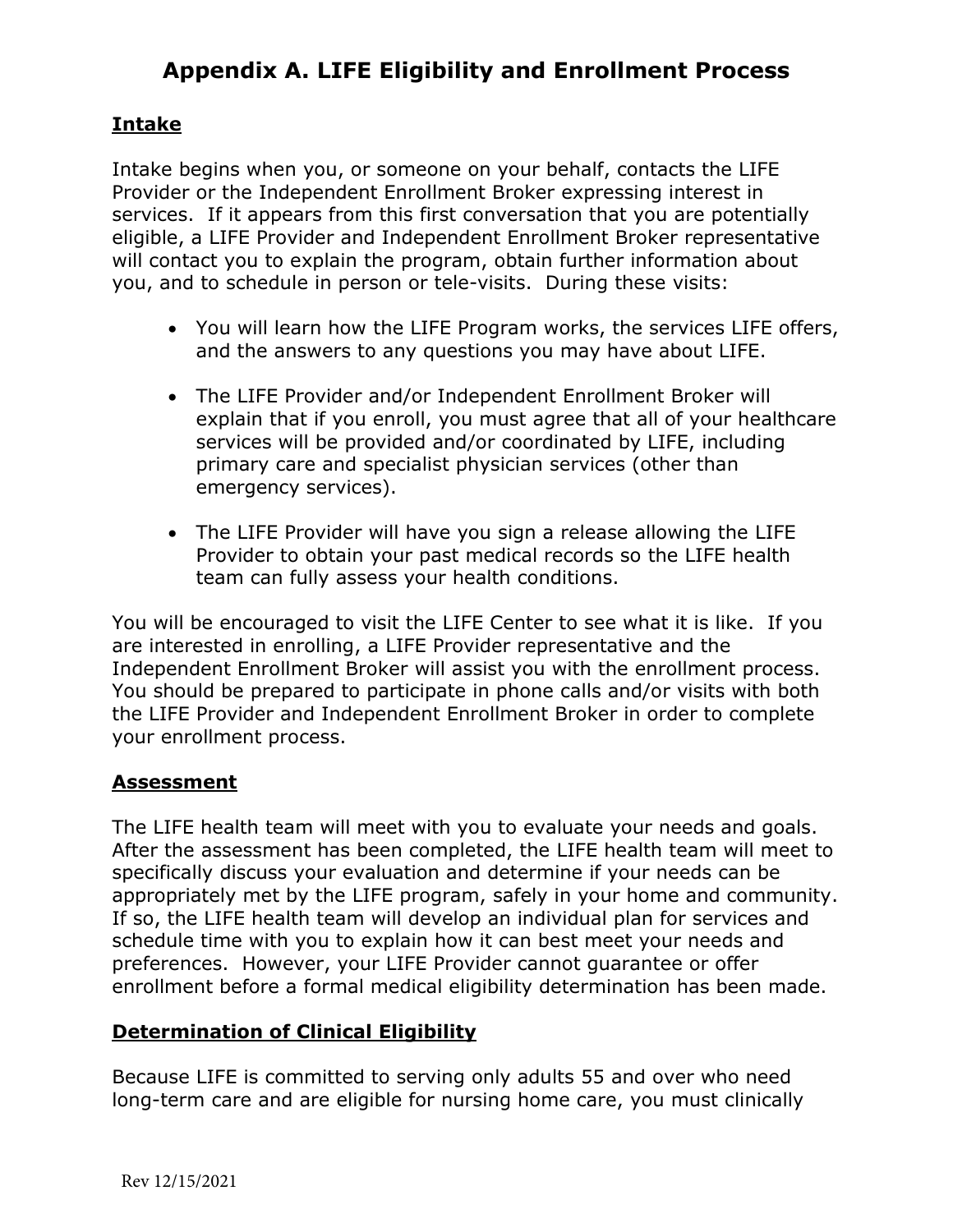# **Appendix A. LIFE Eligibility and Enrollment Process**

qualify for LIFE Program services. The Department's contracted vendor and your physician will determine your clinical eligibility for the program after making an assessment of your needs.

#### **Determination of Medical Assistance Financial Eligibility**

Medical Assistance can provide financial help to pay for LIFE program costs. The County Assistance Office (CAO) will determine your financial eligibility for the Medical Assistance program. To apply for Medical Assistance an application for you must be submitted to the CAO or applied for online at [www.compass.state.pa.us.](http://www.compass.state.pa.us/) The CAO will request proof of all of your gross income and resources (bank accounts, cash on hand, certificates of deposit, stocks, life insurance policies, investments, vehicles, real estate, etc.) owned by you, and if married, your spouses. The CAO will verify you applied for and received all income and resources you are entitled to. The CAO will also ask for proof of any income or resources transferred or given away in the last 60 months (5 years). The CAO is required to make sure you received monies equal to the known value of the real or personal property transferred, this is known as fair market value.

Transfers include gifts of money, vehicles, or real estate to person(s) other than a spouse. Transfers also include real estate sales, cashed out or closed financial accounts, and any ownership changes to investments, life insurance or other property. *Any transfer the CAO determines did not receive fair market value could result in a penalty period. During a penalty period you may have to pay privately for your LIFE services.* 

It is your responsibility to notify the CAO and your LIFE social worker within 10 days of any changes in your income and resources. The CAO must redetermine your financial eligibility during any change in circumstances that affects your income or resources. This includes any transfers while you are eligible for Medical Assistance. If your income or resources are over the limits it could end your Medical Assistance eligibility. However, the CAO should discuss options with you that may maintain your Medical Assistance. You should also discuss your LIFE enrollment with your LIFE Provider.

If you are eligible for Medical Assistance, you must keep your resources under the current maximum resource limit as determined by the Department to ensure continued eligibility. You will also be required to complete an annual renewal of your financial eligibility for Medical Assistance. Your LIFE Provider can help you complete this process.

If you are eligible for Medicare, you will continue to be responsible for